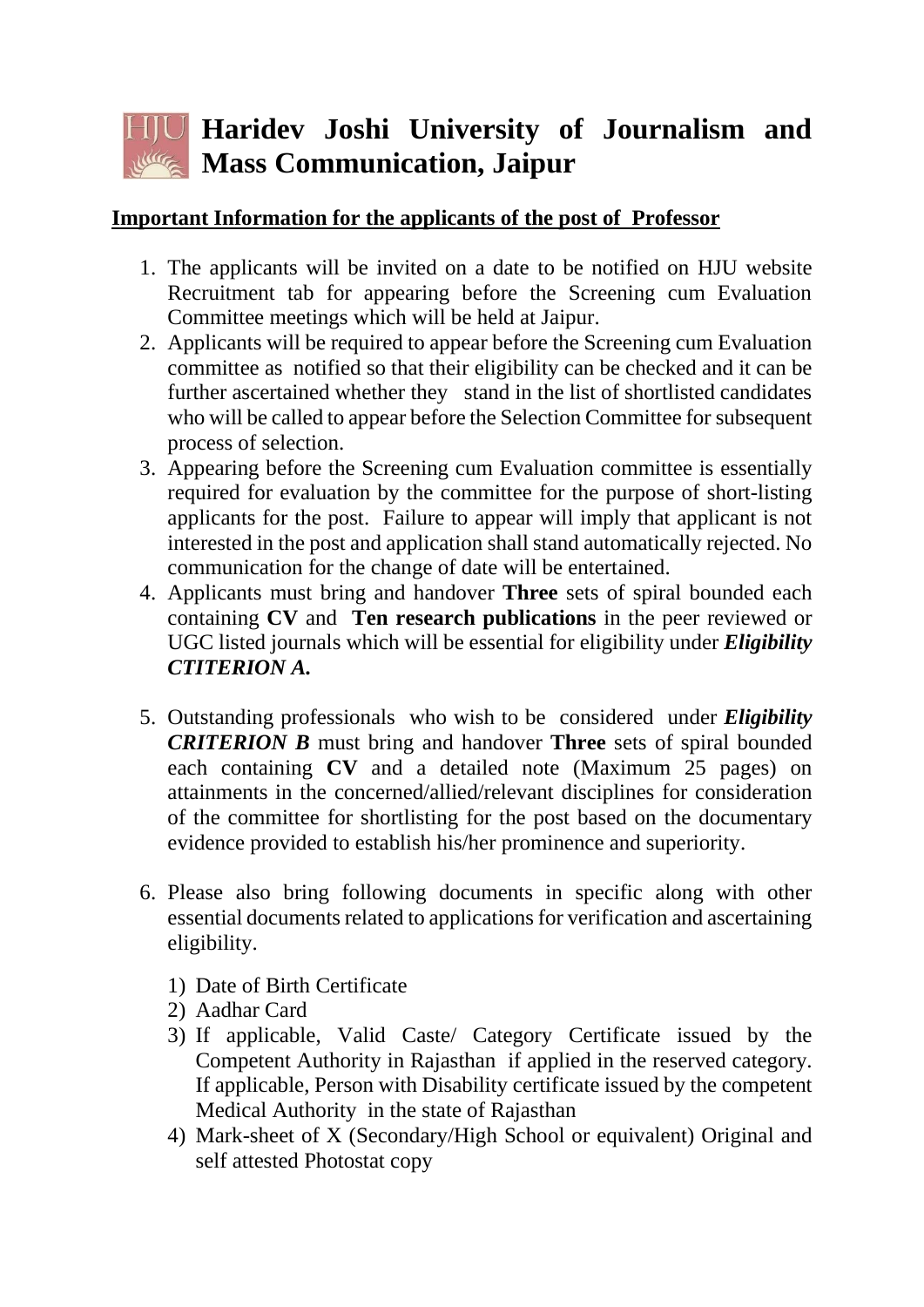- 5) Mark-sheet of XII (Senior Secondary/Higher Secondary/ Intermediate or equivalent) Original and self attested Photostat copy
- 6) Mark-sheet of UG Examinations of the Bachelor degree(s) Original and self attested Photostat copy.
- 7) Mark-sheet of PG Examination of the subject concerned Original and self attested Photostat copy.
- 8) Certificate regarding award of Doctoral Degree mentioning date of award.
- 9) Degrees of UG, PG and Doctoral in Originals and self attested copies.

## *Following documents are essential for evaluating application under eligibility criterion A only.*

- 10) Appointment letters of all the post held and Minutes of the duly constituted selection Committee(for private institutions) of all appointments held in the scale of Assistant/Associate Professor for eligibility under criterion A. If any past service has been counted for the CAS the order of competent authority for the same.
- 11) Service Certificates issued by Head of the Institution clearly mentioning the number of years services rendered with dates and certifying that salary has been paid in the prevailing UGC Scales of Assistant/Associate Professor. Please note that service rendered even with designation of Assistant/Associate Professor but not in the UGC scale will not be considered.
- 12) Mark-sheets and degrees of all other examinations mentioned in your application form.
- 7. *Following documents are essential for evaluating applicantion under eligibility criterion A only.* Please bring following documents in particular along with other essential documents you think fit for verification and computation of Academic/Research Score. If you fail to produce the documents before the Screening cum Evaluation Committee, the committee may not approve your claimed score. The Academic/Research Score is most important as the Shortlisting will be done based on Academic/Research Score of all otherwise eligible candidates. Minimum value of Academic/Research Score required for shortlisting is 120. Your application will stand automatically rejected if the Academic/Research Score is less than 120.

*Reference: Table 2 of UGC Regulations 2018 for Methodology for University and College Teachers for Calculating Academic/Research Score*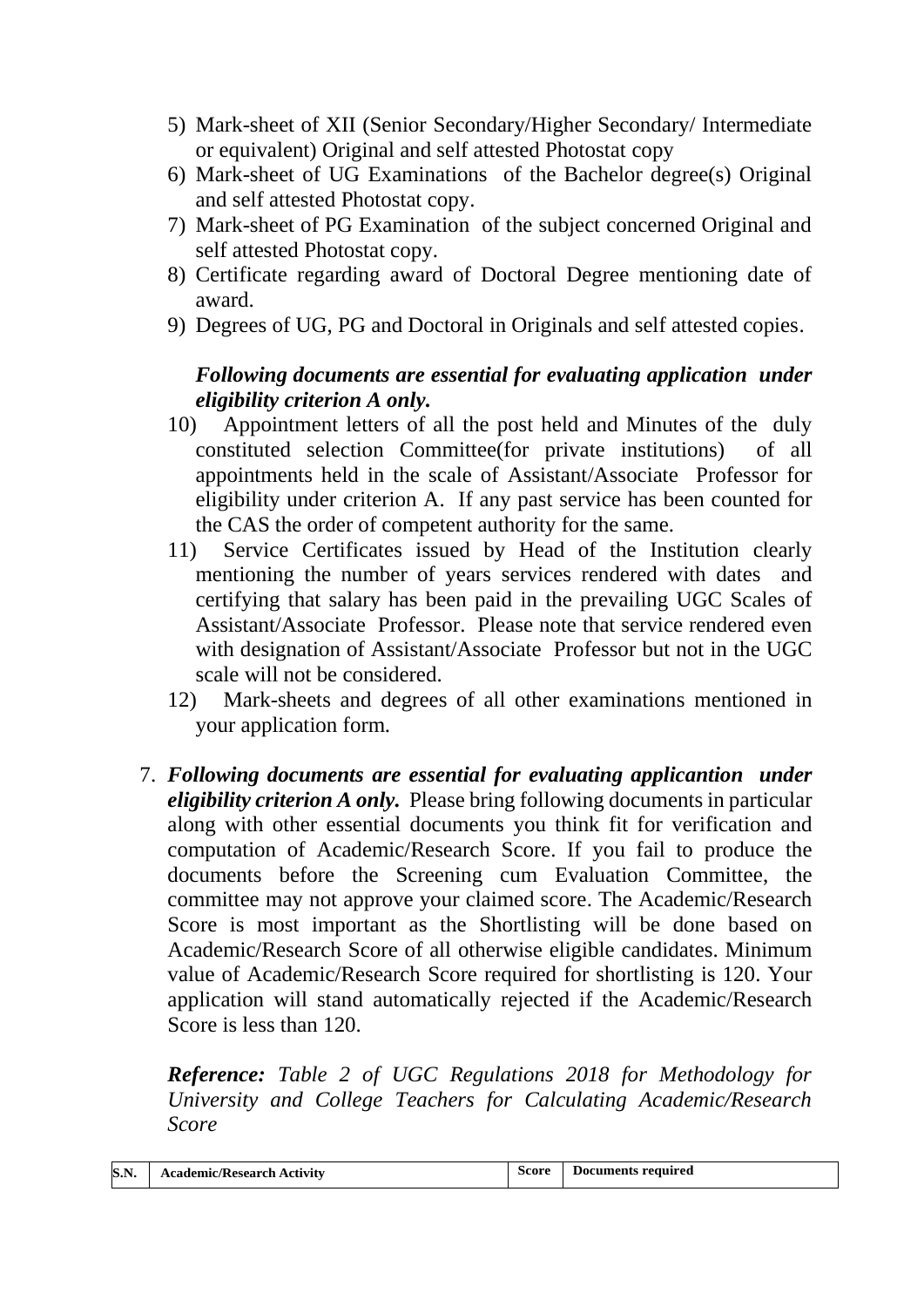| 1.             | <b>Research Papers in Peer-Reviewed or UGC listed Journals</b>                                                                      |      |                                                                                                                                                |
|----------------|-------------------------------------------------------------------------------------------------------------------------------------|------|------------------------------------------------------------------------------------------------------------------------------------------------|
| S <sub>1</sub> | Single Author Research Paper in Journals with Impact<br>Factor > 10                                                                 | 40   | For each publication mentioned in the<br>Application Form by you following                                                                     |
| S <sub>2</sub> | Single Author Research Paper in Journals with Impact<br>Factor between 5 and 10                                                     | 35   | documents will be essentially required to<br>determine the Research Score. Failing which                                                       |
| S3             | Single Author Research Paper in Journals with Impact<br>Factor between 2 and 5                                                      | 30   | no score may be granted.<br>For UGC Listed Journals specify the Group<br>(1)                                                                   |
| S4             | Single Author Research Paper in Journals with Impact<br>Factor between 1 and 2                                                      | 25   | I or II, Sr. No. and printout of UGC Care<br>listing snapshot showing the journal taken<br>from<br>the                                         |
| S5             | Single Author Research Paper in Journals with Impact<br>Factor less than 1                                                          | 20   | https://ugccare.unipune.ac.in/apps1/home/in<br>dex                                                                                             |
| S6             | Single Author Research Paper in Journals without Impact<br>Factor                                                                   | 15   | (2)<br>For Peer Reviewed Journals proof showing<br>that Journal is Peer-Reviewed.                                                              |
| D <sub>1</sub> | Two Author Research Paper in Journals with Impact Factor<br>>10                                                                     | 28   | For Impact Factor as per UGC Regulations<br>(3)<br>Thomson Reuters list will only be                                                           |
| D <sub>2</sub> | Two Author Research Paper in Journals with Impact Factor<br>between 5 and 10                                                        | 24.5 | considered. Attach the proof with each<br>paper.                                                                                               |
| D <sub>3</sub> | Two Author Research Paper in Journals with Impact Factor<br>between 2 and 5                                                         | 21   | If you are First/Principal/Corresponding<br>(4)<br>author in a research publication with more<br>than two authors than the proof for the same. |
| D <sub>4</sub> | Two Author Research Paper in Journals with Impact Factor<br>between 1 and 2                                                         | 17.5 | The photostat copy of the cover page of<br>(5)<br>Journal showing ISSN Number.                                                                 |
| D5             | Two Author Research Paper in Journals with Impact Factor<br>less than 1                                                             | 14   | First page of Research Paper showing your<br>(6)<br>name as author.                                                                            |
| D <sub>6</sub> | Two Author Research Paper in Journals without Impact<br>Factor                                                                      | 10.5 | The Content page of Journal showing your<br>(7)<br>paper.                                                                                      |
| P1             | More than two authors but First/Principal/Corresponding<br>Author Research Paper in Journals with Impact Factor >10                 | 28   | (8)<br>Publications in the Newspaper, Magazine<br>will not be counted and those published in                                                   |
| P <sub>2</sub> | More than two authors but First/Principal/Corresponding<br>Author Research Paper in Journals with Impact Factor<br>between 5 and 10 | 24.5 | Research Journals shall only be included in<br>this category.<br>The aforesaid documents are required for<br>(9)                               |
| P <sub>3</sub> | More than two authors but First/Principal/Corresponding<br>Author Research Paper in Journals with Impact Factor<br>between 2 and 5  | 21   | each publication as Research Score will be<br>based on it.                                                                                     |
| P <sub>4</sub> | More than two authors but First/Principal/Corresponding<br>Author Research Paper in Journals with Impact Factor<br>between 1 and 2  | 17.5 | Note: Applicants must bring and handover to<br>Screening cum Evaluation Committee the<br>Three sets of spiral bounded each containing          |
| P <sub>5</sub> | More than two authors but First/Principal/Corresponding<br>Author Research Paper in Journals with Impact Factor less<br>than 1      | 14   | CV and Ten research publications in the<br>peer reviewed or UGC listed journals which<br>will be essential for eligibility and for             |
| P <sub>6</sub> | More than two authors but First/Principal/Corresponding<br>Author Research Paper in Journals without Impact Factor                  | 10.5 | consideration of the committee for<br>shortlisting.                                                                                            |
| M1             | One of the Joint Author in More than two author Research<br>Paper in Journals with Impact Factor >10                                | 12   |                                                                                                                                                |
| M <sub>2</sub> | One of the Joint Author in More than two author Research<br>Paper in Journals with Impact Factor between 5 and 10                   | 10.5 |                                                                                                                                                |
| M3             | One of the Joint Author in More than two author Research<br>Paper in Journals with Impact Factor between 2 and 5                    | 9    |                                                                                                                                                |
| M4             | One of the Joint Author in More than two author Research<br>Paper in Journals with Impact Factor between 1 and 2                    | 7.5  |                                                                                                                                                |
| M5             | One of the Joint Author in More than two author Research<br>Paper in Journals with Impact Factor less than 1                        | 6    |                                                                                                                                                |
| M6             | One of the Joint Author in More than two author Research<br>Paper in Journals without Impact Factor                                 | 4.5  |                                                                                                                                                |
| 2.             | <b>Publications (other than Research papers)</b>                                                                                    |      |                                                                                                                                                |
|                | (a) Books authored which are published by;                                                                                          |      |                                                                                                                                                |
|                | International publishers                                                                                                            | 12   | For each Book mentioned in the Application Form                                                                                                |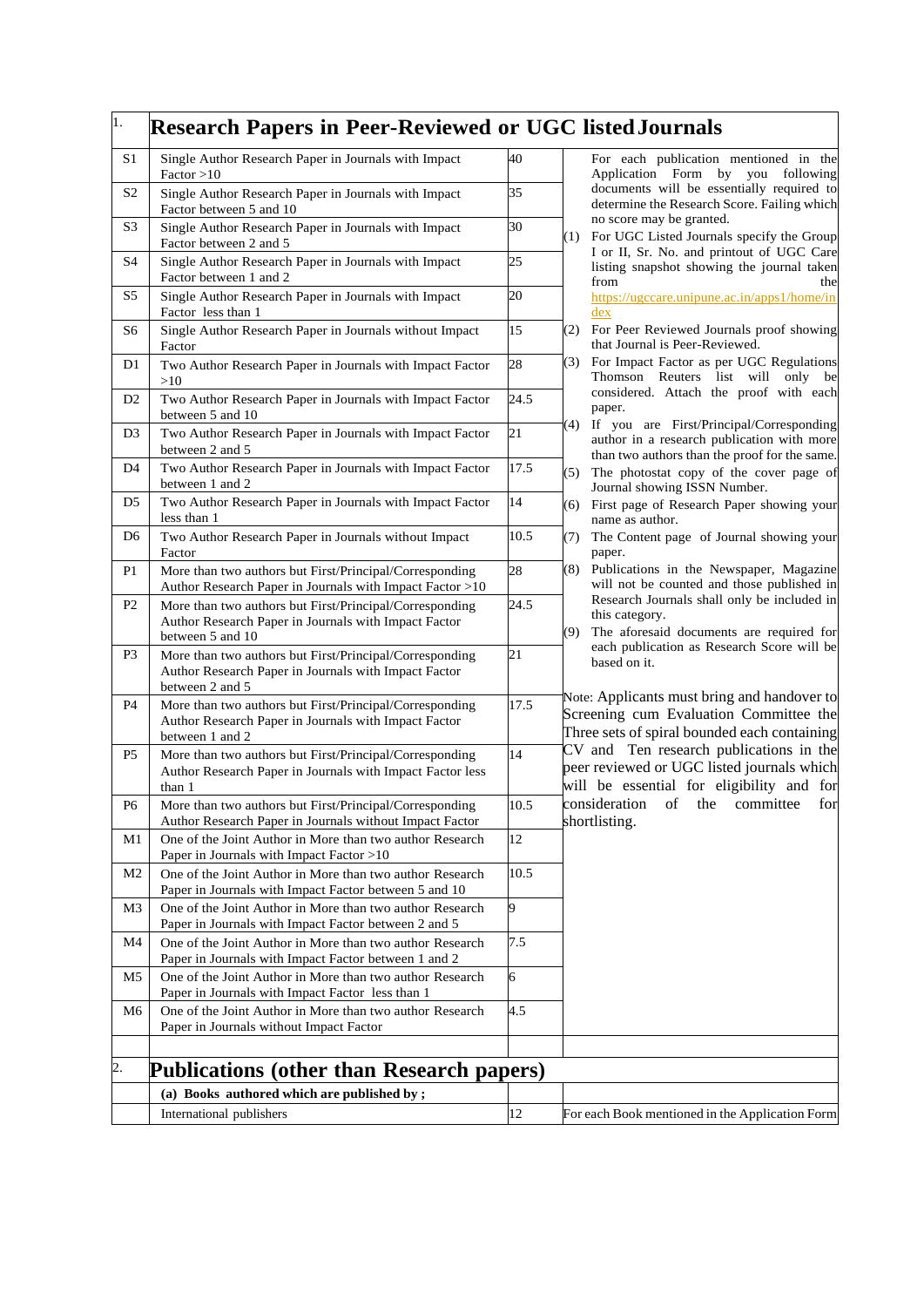|    | <b>National Publishers</b>                                                                                                     | 10 | by you under this category, following documents<br>will be essentially required to determine the<br>Academic/Research Score. Failing which no<br>score may be granted.<br>(1) The photostat copy of the cover page of your<br>book clearly showing your name as author.<br>(2) The ISBN Number of the book.<br>(3) Proof of publisher being International/<br>National duly certified by the publisher.                                                                                          |
|----|--------------------------------------------------------------------------------------------------------------------------------|----|--------------------------------------------------------------------------------------------------------------------------------------------------------------------------------------------------------------------------------------------------------------------------------------------------------------------------------------------------------------------------------------------------------------------------------------------------------------------------------------------------|
|    | Chapter in Edited Book                                                                                                         | 05 | For each Book mentioned in the Application Form<br>by you under this category, following documents<br>will be essentially required to determine the<br>Academic/Research Score. Failing which no<br>score may be granted.<br>(1) The photostat copy of the cover page of your<br>book.<br>(2) The Content Page showing the title of the<br>Chapter and mentioning you as author.<br>$(3)$ The first page of the Chapter $(s)$ written by you<br>in the book.<br>(4) The ISBN Number of the book. |
|    | Editor of Book by International Publisher                                                                                      | 10 | For each Book mentioned in the Application Form                                                                                                                                                                                                                                                                                                                                                                                                                                                  |
|    | Editor of Book by National Publisher                                                                                           | 08 | by you under this category following documents<br>will be essentially required to determine the<br>Academic/Research Score. Failing which no<br>score may be granted.<br>(1) The photostat copy of the cover page of your<br>book clearly showing your name as Editor.<br>(2) The ISBN Number of the book.<br>(3) Proof of publisher being International/<br>National duly certified by the publisher.                                                                                           |
|    | (b) Translation works in Indian and ForeignLanguages<br>by qualified faculties                                                 |    |                                                                                                                                                                                                                                                                                                                                                                                                                                                                                                  |
|    | Chapter or Research paper                                                                                                      | 03 | For each Chapter or Research Paper or Book                                                                                                                                                                                                                                                                                                                                                                                                                                                       |
|    | <b>Book</b>                                                                                                                    | 08 | mentioned in the Application Form by you under<br>this category following documents will be<br>required<br>essentially<br>determine<br>to<br>the<br>Academic/Research Score. Failing which no<br>score may be granted.<br>$(1)$ The photostat copy of the cover page of your<br>book or chapter or research paper clearly<br>showing your name as Translator.<br>(2) The ISBN Number of the book.                                                                                                |
| 3. | Creation of ICT mediated Teaching Learning pedagogy and content<br>and development of new and innovative courses and curricula |    |                                                                                                                                                                                                                                                                                                                                                                                                                                                                                                  |
|    | (a) Development of Innovative pedagogy                                                                                         | 05 | Certificate issued by the Head of the Institution to<br>the effect where the Development of Innovative<br>Pedagogy was achieved and delivered.                                                                                                                                                                                                                                                                                                                                                   |
|    | (b) Design of new curricula and courses per curricula/course $ 02 $                                                            |    | Certificate issued by<br>the Registrar of the<br>University for which the Development of new<br>curricula and course was done clearly specifying<br>your capacity and role.<br>Photostat copy of the designed Curricula or<br>Course                                                                                                                                                                                                                                                             |
|    | (c) MOOCs                                                                                                                      |    |                                                                                                                                                                                                                                                                                                                                                                                                                                                                                                  |
|    | Development of complete MOOCs in 4 quadrants (4 credit 20<br>course)(In case of MOOCs of lesser credits 05 marks/credit)       |    | The certificate issued by the competent authority<br>administering the MOOC clearly specifying that<br>you have completed the development of MOOCs                                                                                                                                                                                                                                                                                                                                               |
|    | MOOCs (developed in 4 quadrant) per module/lecture                                                                             | 05 | or acted as Course Coordinator, as claimed by                                                                                                                                                                                                                                                                                                                                                                                                                                                    |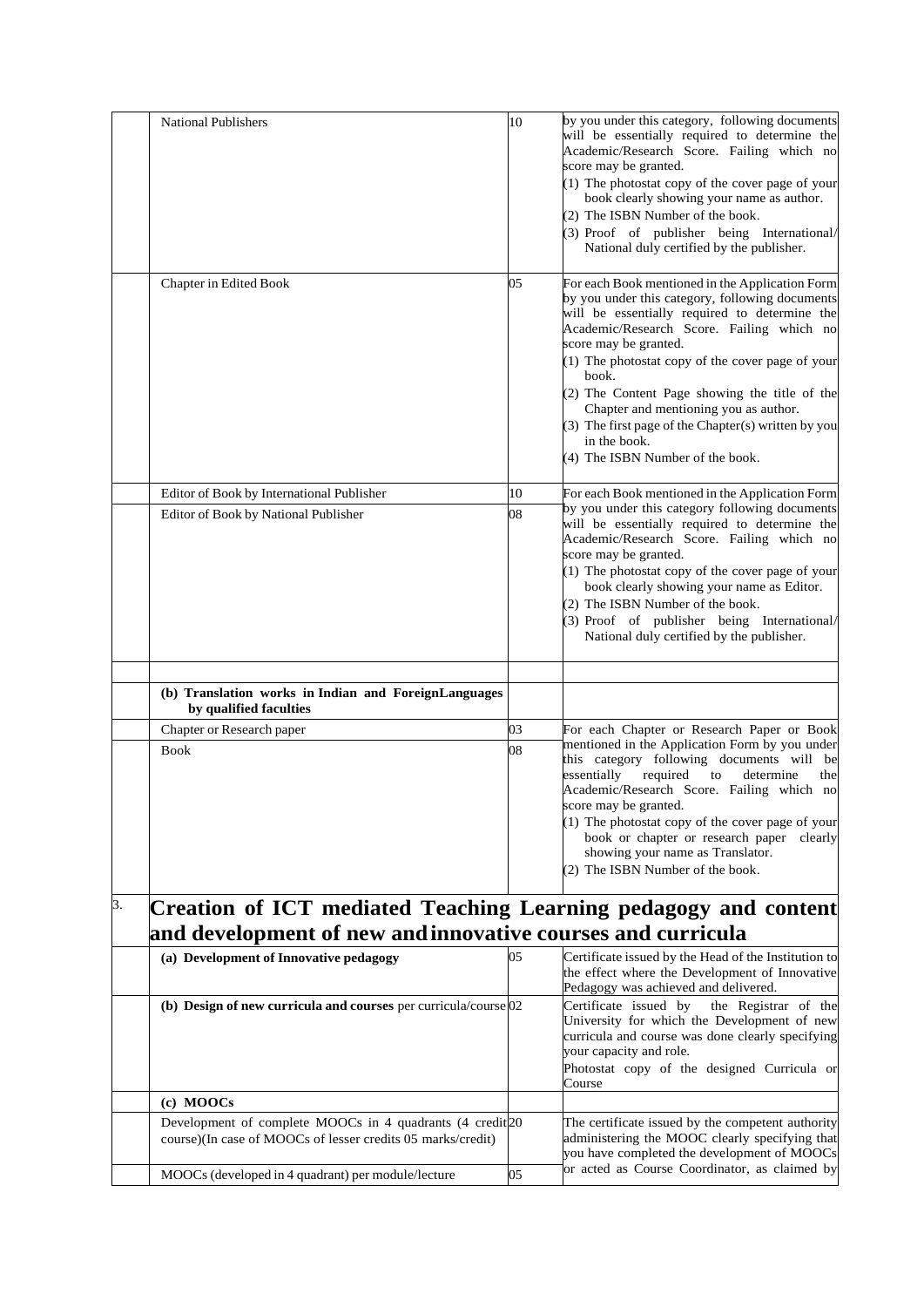|                | Content writer/subject matter expert for each module of<br>MOOCs (at least one quadrant)                                                                                                            | 02   | you.<br>The title of the MOOC course, the particulars                                                                                            |
|----------------|-----------------------------------------------------------------------------------------------------------------------------------------------------------------------------------------------------|------|--------------------------------------------------------------------------------------------------------------------------------------------------|
|                | Course Coordinator for MOOCs (4 credit course) (Incase of 08<br>MOOCs of lesser credits 02 marks/credit)                                                                                            |      | about module(s) and course clearly specifying the<br>credits.                                                                                    |
|                | (d) E-Content                                                                                                                                                                                       |      | The web link of MOOC be provided.                                                                                                                |
|                | Development of e-Content in 4 quadrants for a complete                                                                                                                                              | 12   | The certificate issued by the competent authority                                                                                                |
|                | course/e-book                                                                                                                                                                                       |      | administering the E-Content clearly specifying                                                                                                   |
|                | e-Content (developed in 4 quadrants) per module                                                                                                                                                     | 05   | that you have completed the development of E-<br>Content or acted as Editor, as claimed by you.                                                  |
|                | Contribution to development of e-content module incomplete<br>course/paper/e-book (at least one quadrant)                                                                                           | 02   | The title of the E-Content, the particulars about<br>module(s) and course clearly specifying the                                                 |
|                | Editor of e-content for complete course/ paper/e-book                                                                                                                                               | 10   | credits.<br>The web link of MOOC be provided.                                                                                                    |
| $\overline{a}$ | <b>Research and Consultancy</b>                                                                                                                                                                     |      |                                                                                                                                                  |
|                | (a) Research guidance                                                                                                                                                                               |      |                                                                                                                                                  |
|                | Ph.D. Awarded (Sole Supervisor)                                                                                                                                                                     | 10   | Certificate issued by the Registrar or other designated<br>authority of the University regarding the Ph.D. awarded                               |
|                | Ph.D. Awarded (In Joint Supervision)                                                                                                                                                                | 07   | under your guidance specifying name and Registration<br>number, Year of Award.                                                                   |
|                | Ph.D. Submitted (Sole Supervisor)                                                                                                                                                                   | 05   |                                                                                                                                                  |
|                | Ph.D. Submitted (In Joint Supervision)                                                                                                                                                              | 03.5 |                                                                                                                                                  |
|                | M.Phil. Dissertation (Degree Awarded)                                                                                                                                                               | 02   | Certificate issued by the Head of the Department or<br>Controller of Examination of the University regarding                                     |
|                | PG Dissertation (Degree Awarded)                                                                                                                                                                    | 02   | the M.Phil./ PG students who have submitted<br>Dissertation under your guidance specifying name and<br>Registration number, Year of Award.       |
|                | (b) Research Projects Completed                                                                                                                                                                     |      |                                                                                                                                                  |
|                | More than 10 lakhs (Sole Principal Investigator)                                                                                                                                                    | 10   | Grant letter issued by the Funding Agency,<br>Certificate of Completion of the Project issued by                                                 |
|                | More than 10 lakhs (Co-Investigator Involved))                                                                                                                                                      | 05   | the competent authority of Institution and copy of                                                                                               |
|                | Less than 10 lakhs (Sole Principal Investigator)                                                                                                                                                    | 05   | Utilization Certificate.                                                                                                                         |
|                | Less than 10 lakhs (Co-Investigator Involved))                                                                                                                                                      | 02.5 | A one-page summary about each Research<br>Project.                                                                                               |
|                | (c) Research Projects Ongoing:                                                                                                                                                                      |      |                                                                                                                                                  |
|                | More than 10 lakhs (Sole Principal Investigator)                                                                                                                                                    | 05   | Grant letter issued by the Funding Agency,<br>Certificate that the Project is ongoing issued by                                                  |
|                | More than 10 lakhs (Co-Investigator Involved))                                                                                                                                                      | 02.5 | the competent authority of the Institution.                                                                                                      |
|                | Less than 10 lakhs (Sole Principal Investigator)                                                                                                                                                    | 02   | A one-page summary about each Research                                                                                                           |
|                | Less than 10 lakhs (Co-Investigator Involved))                                                                                                                                                      | 01   | Project.                                                                                                                                         |
|                | (d) Consultancy                                                                                                                                                                                     | 03   | Recommendation Letter issued by the agency<br>which has availed consultancy.<br>A one page write up for each consultancy work<br>undertaken      |
| 5.             | <b>Patents, Policy Document and Awards</b>                                                                                                                                                          |      |                                                                                                                                                  |
|                | (a) Patents                                                                                                                                                                                         |      |                                                                                                                                                  |
|                | International                                                                                                                                                                                       | 10   | Patent Certificate issued by the Competent                                                                                                       |
|                | National                                                                                                                                                                                            | 07   | Authority                                                                                                                                        |
|                | (b) *Policy Document (Submitted to an International<br>body/organization like UNO/UNESCO/World<br><b>Bank/International Monetary Fund etc. or Central</b><br><b>Government or State Government)</b> |      |                                                                                                                                                  |
|                | International                                                                                                                                                                                       | 10   | Appreciation Letter issued by the International                                                                                                  |
|                | National                                                                                                                                                                                            | 07   | body/organization like UNO/UNESCO/World<br>Bank/International Monetary Fund etc. or Central                                                      |
|                | <b>State</b>                                                                                                                                                                                        | 04   | Government or State Government in reference to<br>your involvement in the Policy document, clearly<br>specifying the document particulars.       |
|                | (c) Awards/Fellowship                                                                                                                                                                               |      |                                                                                                                                                  |
|                | International                                                                                                                                                                                       | 07   | Certificate of Award/Fellowship issued by the                                                                                                    |
|                | National                                                                                                                                                                                            | 05   | competent body.<br>The committee has right to decline points on any<br>award or fellowship which it consider is of no-<br>relevance to the post. |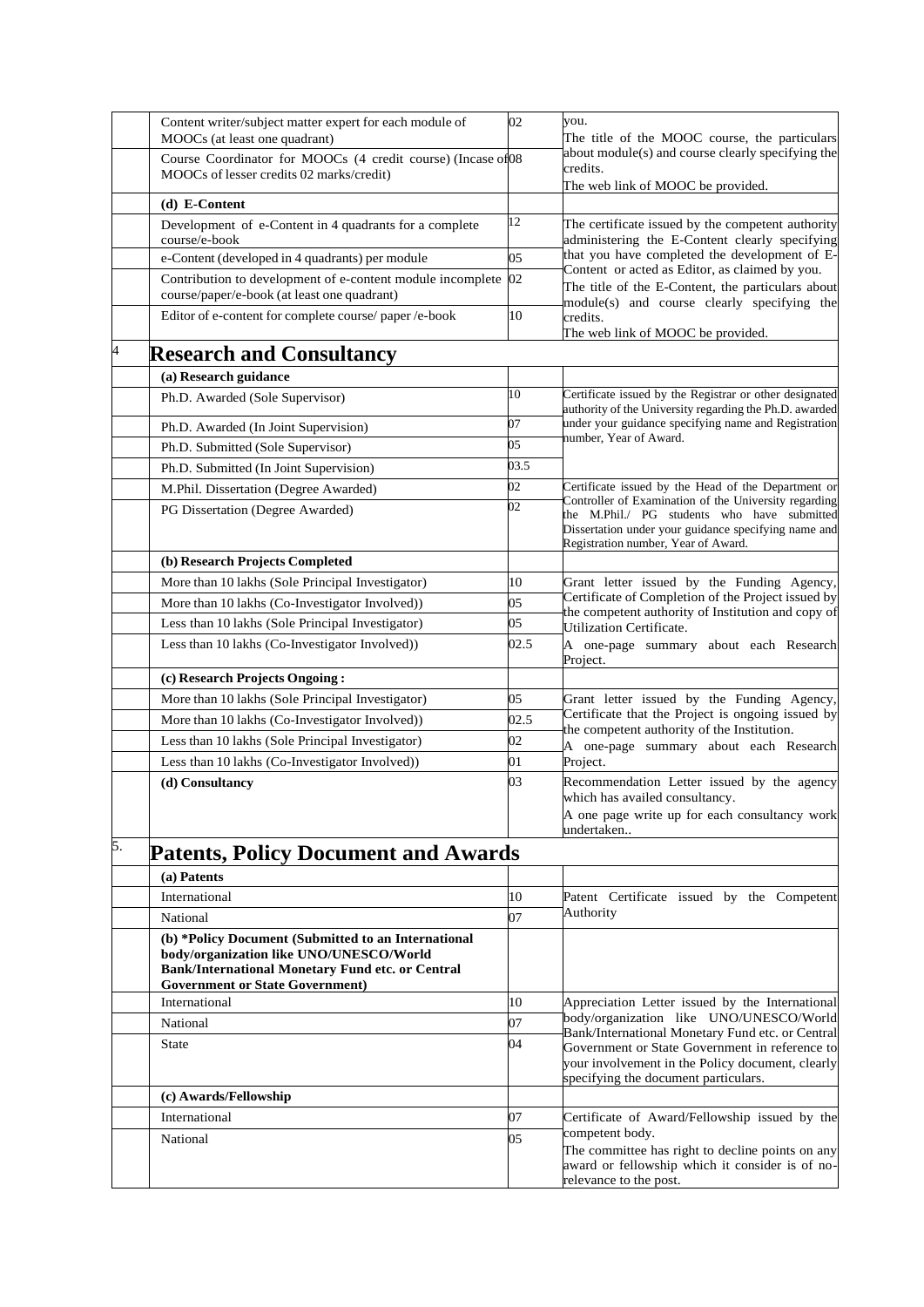| 6. | *Invited lectures / Resource Person/ paper presentation in Seminars/<br>Conferences/full paper in Conference Proceedings (Paper presented in<br>Seminars/Conferences and also published as full paper in Conference<br><b>Proceedings will be counted only once)</b> |    |                                                                              |
|----|----------------------------------------------------------------------------------------------------------------------------------------------------------------------------------------------------------------------------------------------------------------------|----|------------------------------------------------------------------------------|
|    | International (Abroad)                                                                                                                                                                                                                                               |    | Certificate given by the Head of Institution in                              |
|    | International (within country)                                                                                                                                                                                                                                       | 05 | case of Invited Lectures and for Seminars/                                   |
|    | National                                                                                                                                                                                                                                                             | 03 | Conferences/full<br>paper in Conference<br>by the Convener of<br>Proceedings |
|    | State/University                                                                                                                                                                                                                                                     | 02 | Seminar/Conference.                                                          |

Note:

- 1) For the purpose of calculating Academic/Research score of the teacher, the combined Academic/Research score from the categories of 5(b). Policy Document and 6. Invited lectures/Resource Person/Paper presentation shall have an upper capping of thirty percent of the total Academic/Research score of the teacher concerned.
- 2) The Academic/Research score shall be from the minimum of three categories out of six categories.
- 8. Please bring printout of duly signed following Summary Table keeping only Rows relevant for you for Summary Report of Evaluation by the Committee.

| S.N.           | <b>Academic/Research Activity</b>                                               | <b>Score</b><br>(A) | <b>Number</b><br>of<br>such<br>cases<br>(B) | <b>Total</b><br><b>Score</b><br><b>Claimed</b><br>$(C)=(A)X(B)$ | <b>Score Approved by the</b><br><b>Committee</b><br>[Please leave Blank] |
|----------------|---------------------------------------------------------------------------------|---------------------|---------------------------------------------|-----------------------------------------------------------------|--------------------------------------------------------------------------|
| 1.             | <b>Research Papers in Peer-Reviewed or UGC listed Journals</b>                  |                     |                                             |                                                                 |                                                                          |
| S <sub>1</sub> | Single Author Research Paper in Journals with<br>Impact Factor >10              | 40                  |                                             |                                                                 |                                                                          |
| S <sub>2</sub> | Single Author Research Paper in Journals with<br>Impact Factor between 5 and 10 | 35                  |                                             |                                                                 |                                                                          |
| S <sub>3</sub> | Single Author Research Paper in Journals with<br>Impact Factor between 2 and 5  | 30                  |                                             |                                                                 |                                                                          |
| S <sub>4</sub> | Single Author Research Paper in Journals with<br>Impact Factor between 1 and 2  | 25                  |                                             |                                                                 |                                                                          |
| S <sub>5</sub> | Single Author Research Paper in Journals with<br>Impact Factor less than 1      | 20                  |                                             |                                                                 |                                                                          |
| S6             | Single Author Research Paper in Journals without<br><b>Impact Factor</b>        | 15                  |                                             |                                                                 |                                                                          |
| D <sub>1</sub> | Two Author Research Paper in Journals with Impact<br>Factor > 10                | 28                  |                                             |                                                                 |                                                                          |
| D2             | Two Author Research Paper in Journals with Impact<br>Factor between 5 and 10    | 24.5                |                                             |                                                                 |                                                                          |
| D <sub>3</sub> | Two Author Research Paper in Journals with Impact<br>Factor between 2 and 5     | 21                  |                                             |                                                                 |                                                                          |
| D <sub>4</sub> | Two Author Research Paper in Journals with Impact<br>Factor between 1 and 2     | 17.5                |                                             |                                                                 |                                                                          |
| D <sub>5</sub> | Two Author Research Paper in Journals with Impact<br>Factor less than 1         | 14                  |                                             |                                                                 |                                                                          |
| D <sub>6</sub> | Two Author Research Paper in Journals without<br><b>Impact Factor</b>           | 10.5                |                                             |                                                                 |                                                                          |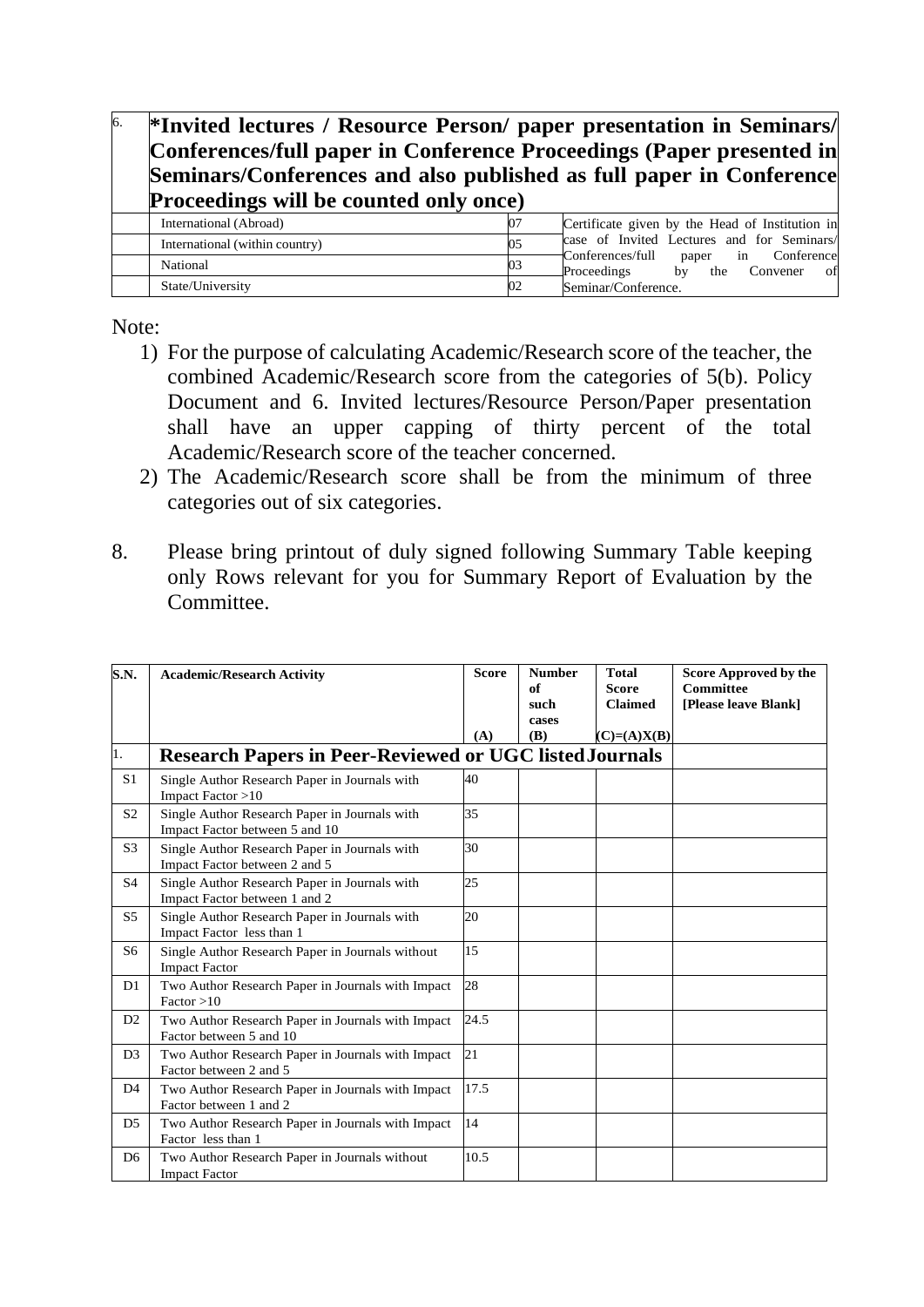| P <sub>1</sub> | More than two authors but<br>First/Principal/Corresponding Author Research<br>Paper in Journals with Impact Factor >10               | 28             |  |  |
|----------------|--------------------------------------------------------------------------------------------------------------------------------------|----------------|--|--|
| P <sub>2</sub> | More than two authors but                                                                                                            | 24.5           |  |  |
|                | First/Principal/Corresponding Author Research<br>Paper in Journals with Impact Factor between 5 and<br>10                            |                |  |  |
| P <sub>3</sub> | More than two authors but                                                                                                            | 21             |  |  |
|                | First/Principal/Corresponding Author Research<br>Paper in Journals with Impact Factor between 2 and<br>5                             |                |  |  |
| P <sub>4</sub> | More than two authors but                                                                                                            | 17.5           |  |  |
|                | First/Principal/Corresponding Author Research<br>Paper in Journals with Impact Factor between 1 and<br>2                             |                |  |  |
| P <sub>5</sub> | More than two authors but                                                                                                            | 14             |  |  |
|                | First/Principal/Corresponding Author Research<br>Paper in Journals with Impact Factor less than 1                                    |                |  |  |
| P <sub>6</sub> | More than two authors but                                                                                                            | 10.5           |  |  |
|                | First/Principal/Corresponding Author Research<br>Paper in Journals without Impact Factor                                             |                |  |  |
| M1             | One of the Joint Author in More than two author                                                                                      | 12             |  |  |
| M <sub>2</sub> | Research Paper in Journals with Impact Factor >10<br>One of the Joint Author in More than two author                                 | 10.5           |  |  |
|                | Research Paper in Journals with Impact Factor<br>between 5 and 10                                                                    |                |  |  |
| M <sub>3</sub> | One of the Joint Author in More than two author                                                                                      | $\overline{9}$ |  |  |
|                | Research Paper in Journals with Impact Factor<br>between 2 and 5                                                                     |                |  |  |
| M4             | One of the Joint Author in More than two author                                                                                      | 7.5            |  |  |
|                | Research Paper in Journals with Impact Factor<br>between 1 and 2                                                                     |                |  |  |
| M <sub>5</sub> | One of the Joint Author in More than two author                                                                                      | 6              |  |  |
|                | Research Paper in Journals with Impact Factor less<br>than 1                                                                         |                |  |  |
| M <sub>6</sub> | One of the Joint Author in More than two author<br>Research Paper in Journals without Impact Factor                                  | 4.5            |  |  |
|                | <b>Sub Total of Score in 1.</b>                                                                                                      |                |  |  |
| 2.             | <b>Publications (other than Research papers)</b>                                                                                     |                |  |  |
|                | (a) Books authored which are published by;                                                                                           |                |  |  |
|                | International publishers                                                                                                             | 12             |  |  |
|                | <b>National Publishers</b>                                                                                                           | 10             |  |  |
|                |                                                                                                                                      | 05             |  |  |
|                | Chapter in Edited Book                                                                                                               | 10             |  |  |
|                | Editor of Book by International Publisher                                                                                            |                |  |  |
|                | Editor of Book by National Publisher                                                                                                 | 08             |  |  |
|                |                                                                                                                                      |                |  |  |
|                | (b) Translation works in Indian and Foreign<br>Languages by qualified faculties                                                      |                |  |  |
|                | Chapter or Research paper                                                                                                            | 03             |  |  |
|                | <b>Book</b>                                                                                                                          | 08             |  |  |
|                | <b>Sub Total of Score in 2.</b>                                                                                                      |                |  |  |
| 3.             | <b>Creation of ICT mediated Teaching Learning pedagogy and content</b><br>and development of new andinnovative courses and curricula |                |  |  |
|                | (a) Development of Innovative pedagogy                                                                                               | 05             |  |  |
|                | (b) Design of new curricula and courses per                                                                                          | 02             |  |  |
|                | curricula/course                                                                                                                     |                |  |  |
|                | (c) MOOCs                                                                                                                            |                |  |  |
|                | Development of complete MOOCs in 4 quadrants (420)                                                                                   |                |  |  |
|                | credit course)(In case of MOOCs of lesser credits 05<br>marks/credit)                                                                |                |  |  |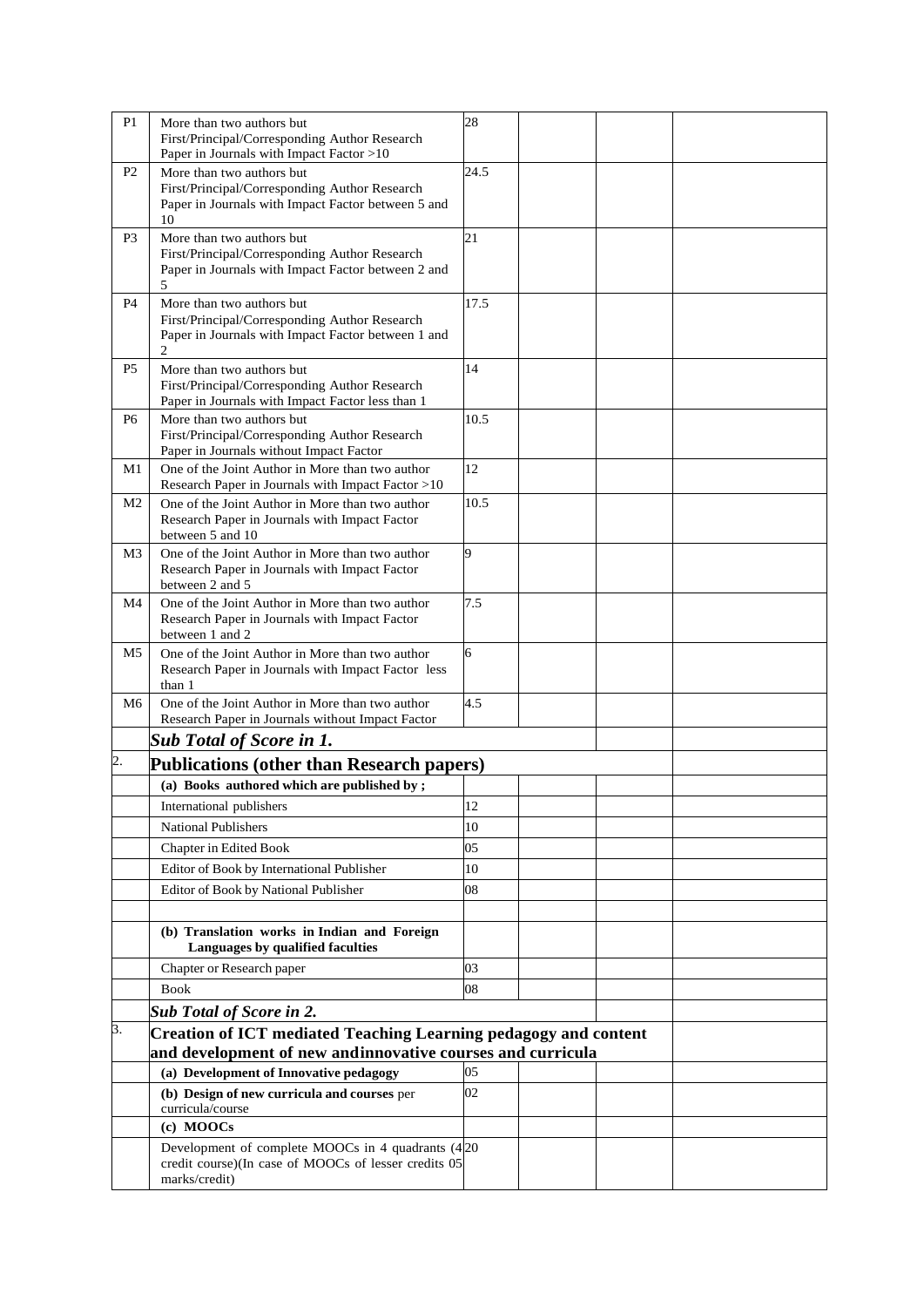|    | MOOCs (developed in 4 quadrant) per module/lecture                                                                                                                                                                                                                  | 05               |  |  |
|----|---------------------------------------------------------------------------------------------------------------------------------------------------------------------------------------------------------------------------------------------------------------------|------------------|--|--|
|    | Content writer/subject matter expert for each module<br>ofMOOCs (at least one quadrant)                                                                                                                                                                             | 02               |  |  |
|    | Course Coordinator for MOOCs (4 credit course)<br>(Incase of MOOCs of lesser credits 02 marks/credit)                                                                                                                                                               | 08               |  |  |
|    | (d) E-Content                                                                                                                                                                                                                                                       |                  |  |  |
|    | Development of e-Content in 4 quadrants for a<br>complete course/e-book                                                                                                                                                                                             | 12               |  |  |
|    | e-Content (developed in 4 quadrants) per module                                                                                                                                                                                                                     | 05               |  |  |
|    | Contribution to development of e-content module in<br>complete course/paper/e-book (at least one quadrant)                                                                                                                                                          | 02               |  |  |
|    | Editor of e-content for complete course/ paper /e-book                                                                                                                                                                                                              | 10 <sup>10</sup> |  |  |
|    | <b>Sub Total of Score in 3.</b>                                                                                                                                                                                                                                     |                  |  |  |
| 4  | (a) Research guidance                                                                                                                                                                                                                                               |                  |  |  |
|    | Ph.D. Awarded (Sole Supervisor)                                                                                                                                                                                                                                     | 10<br>07         |  |  |
|    | Ph.D. Awarded (In Joint Supervision)                                                                                                                                                                                                                                | 05               |  |  |
|    | Ph.D. Submitted (Sole Supervisor)                                                                                                                                                                                                                                   | 03.5             |  |  |
|    | Ph.D. Submitted (In Joint Supervision)                                                                                                                                                                                                                              | 02               |  |  |
|    | M.Phil. Dissertation (Degree Awarded)                                                                                                                                                                                                                               | 02               |  |  |
|    | PG Dissertation (Degree Awarded)                                                                                                                                                                                                                                    |                  |  |  |
|    | (b) Research Projects Completed<br>More than 10 lakhs (Sole Principal Investigator)                                                                                                                                                                                 | 10               |  |  |
|    |                                                                                                                                                                                                                                                                     | 05               |  |  |
|    | More than 10 lakhs (Co-Investigator Involved))<br>Less than 10 lakhs (Sole Principal Investigator)                                                                                                                                                                  | 05               |  |  |
|    | Less than 10 lakhs (Co-Investigator Involved))                                                                                                                                                                                                                      | 02.5             |  |  |
|    |                                                                                                                                                                                                                                                                     |                  |  |  |
|    | (c) Research Projects Ongoing:<br>More than 10 lakhs (Sole Principal Investigator)                                                                                                                                                                                  | 05               |  |  |
|    | More than 10 lakhs (Co-Investigator Involved))                                                                                                                                                                                                                      | 02.5             |  |  |
|    | Less than 10 lakhs (Sole Principal Investigator)                                                                                                                                                                                                                    | 02               |  |  |
|    | Less than 10 lakhs (Co-Investigator Involved))                                                                                                                                                                                                                      | 01               |  |  |
|    | (d) Consultancy                                                                                                                                                                                                                                                     | 03               |  |  |
|    | <b>Sub Total of Score in 4.</b>                                                                                                                                                                                                                                     |                  |  |  |
| 5  | (a) Patents                                                                                                                                                                                                                                                         |                  |  |  |
|    | International                                                                                                                                                                                                                                                       | 10               |  |  |
|    | National                                                                                                                                                                                                                                                            | 07               |  |  |
|    | (b) *Policy Document (Submitted to an<br>International body/organization like<br><b>UNO/UNESCO/World Bank/International</b><br>Monetary Fund etc. or Central Government or<br><b>State Government)</b>                                                              |                  |  |  |
|    | International                                                                                                                                                                                                                                                       | 10               |  |  |
|    | National                                                                                                                                                                                                                                                            | 07               |  |  |
|    | <b>State</b>                                                                                                                                                                                                                                                        | 04               |  |  |
|    | <b>Sub Total of Score in 5.b</b>                                                                                                                                                                                                                                    |                  |  |  |
|    | (c) Awards/Fellowship                                                                                                                                                                                                                                               |                  |  |  |
|    | International                                                                                                                                                                                                                                                       | 07               |  |  |
|    | National                                                                                                                                                                                                                                                            | 05               |  |  |
|    | <b>Sub Total of Score in 5.</b>                                                                                                                                                                                                                                     |                  |  |  |
| 6. | *Invited lectures / Resource Person/ paper<br>presentation in Seminars/ Conferences/full paper<br>in Conference Proceedings (Paper presented in<br>Seminars/Conferences and also published as full<br>paper in Conference Proceedings will be counted<br>only once) |                  |  |  |